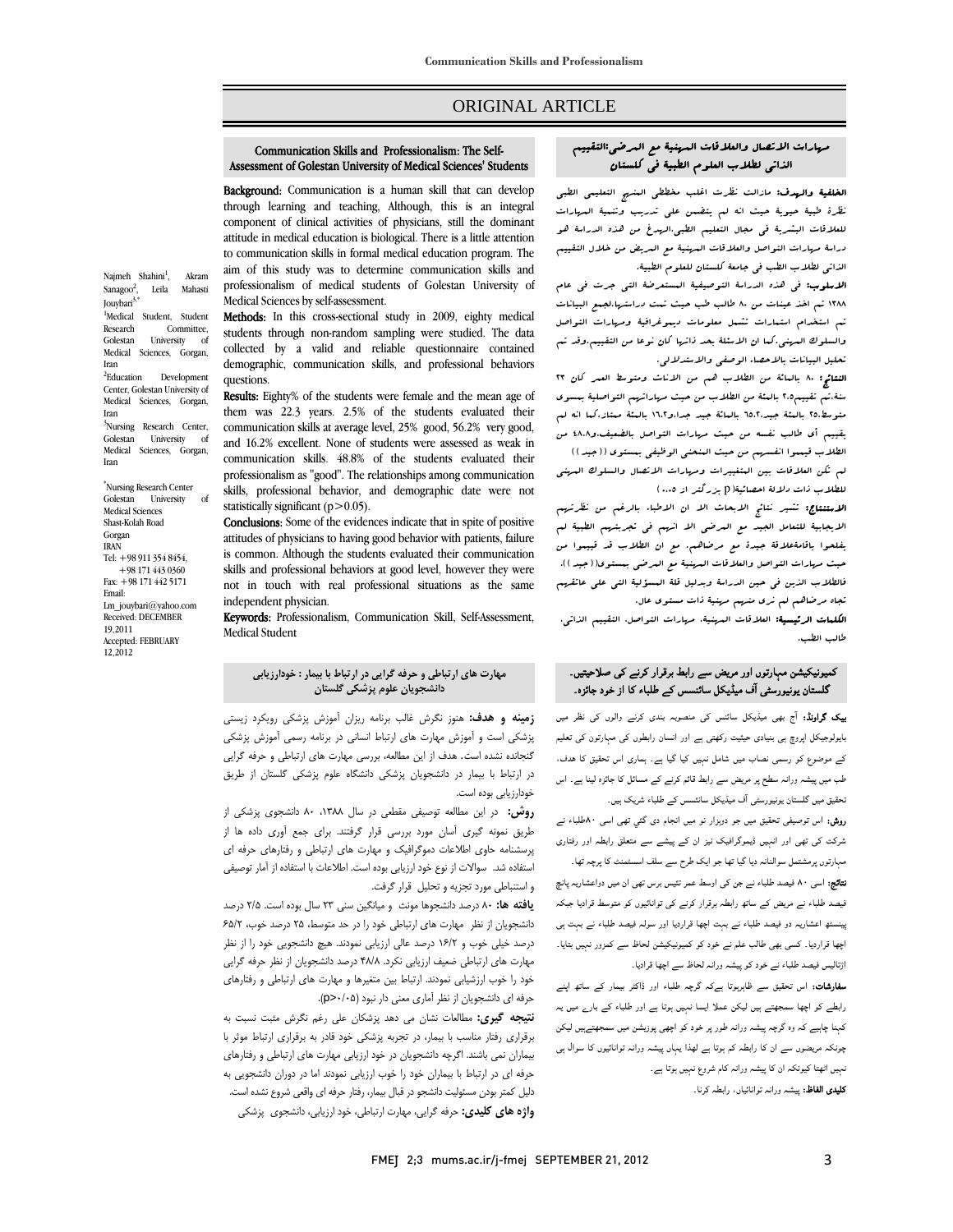### **INTRODUCTION**

 Communication is a human skill which can be developed by training and learning, this development appears as physician's clinical activities. Studies have shown that 60 to 80 percent of disease diagnoses and treatment decisions are done and made based on the physician's interview (2). An interview in which human communications play a basic role. much, care their treatment process less, and are more likely to change their physician  $(3)$ . Based on these studies it seems that physicians are not trained enough in the case of general communication skills and on the other hand and clinical experience plays a lesser role in its development (4). Also the relationship and interaction of the physician with the patient play a more effective role in patient's satisfaction, treatment results, medical expenses, physician's reflection of day by day increasing emphasis on communication skills in medicine and medical education can be observed in international communities statements, medical faculty tips, and educational and professional communicative skill (1). These skills are inseparable parts of Unsatisfied patients do not follow medical prescriptions very communication skills are mostly acquisitive and educatable clinical qualification, and complaints from physicians. The standards of physicians (6, 5).

A review of the courses of different degrees of medicine shows that these skills are not included in the formal curriculum of medical education in Iran and physicians' patterning from professors with a majorly bio-medical viewpoint  $(7, 8)$ . Followers of socio-psycho-biological model believe that a comprehensive understanding of the patient and treatment success depend on not only physicians' psychological, social, and cultural data must be included as well (6). A lot of studies have shown that failure of the treatment team specially physicians and other staff in making the appropriate relationship with patients not only have expressed that examinations less than 10 minutes prevent making an appropriate relationship and doing a through and passionate examination and decrease patients' satisfaction. Of course a lot of physicians have a relationship with patients but lack communications skills education are mostly based on indirect and experimental enough information of the patients' medical status, but also costs a lot but also makes patients unsatisfied. Also studies positive point of view toward the principle of making a  $(7, 9)$ .

 In today's world professionalism in medicine has become very meaningful and important and is a vast concept (10). behaviors which cause trust and certainty in interactions among physician, patient, and society. The main dimensions of professionalism can be considered as respecting others, job promotion, and justice (11). Content, process, and comprehension skills are different kinds of communication skills. Content and process skills Professionalism is considered as the collection of humanism, being responsible, honor, reliability, are mostly interpersonal.

are mostly interpersonal.<br>As professionalism and communication are humanistic skills and inseparable parts of clinical skills of physicians, therefore we determined to study communication skills and professionalism among medical students.

### **METHODS**

 This study was a descriptive, cross sectional one and sampling was done among fourth year and higher medicine The including criteria were at least one term of internship in students in Golestan University of Medical Sciences in 1388. hospital and relationship with the patients.

 Data collection tool was a questionnaire including two parts which were 18 questions on demographic information, age, including degree. The second part of the self-assessment questionnaire which assessed communication skills and professionalism of medical students included 11 questions which were derived from Simon et al.'s study  $(12)$ . The determined with faculty members' comments and its reliability was achieved through Alpha Cronbach coefficient which was 0.86. The questionnaire was distributed among 100 students and 80 of them were filled completely and<br>through looks like the subset of them in the subset of the subsets. turned back. Data was analyzed through T-test, qui-square,<br>and Regression Logistic. gender, ethnicity, marital status, and educational status questionnaire was translated and its content validity was and Regression Logistic.

#### **RESULTS**

 The average age of participants was 22.28 (19-36 years old). File average age of participants was 22.26 (19-50 years old).<br>80% Torkman and from the point of marital status 91.3% were single. 2.5% of the students assessed themselves as about average from the point of communication skills, 25% good, 56.2% very good, and 16.2% excellent. None of the students themselves good at professionalism. There was not a statistically significant relationship among variables, communication skills, assessed himself as weak. 48.8% of students assessed and students' professional behavior  $(P>0.05)$ .

 $\overline{a}$ 

| <b>Table 1. The frequency of Communication Skills</b><br>and Professionalism among Medical Students in<br><b>Golestan University</b> |           |
|--------------------------------------------------------------------------------------------------------------------------------------|-----------|
| <b>Communication Skills and</b><br><b>Professionalism</b>                                                                            | N(%       |
| Excellent                                                                                                                            | 13 (16.2) |
| Very good                                                                                                                            | 45 (56.2) |
| Good                                                                                                                                 | 20(25.0)  |
| Moderate                                                                                                                             | 2(2.5)    |
| Poor                                                                                                                                 | 0(0.0)    |
| Sum                                                                                                                                  | 80 (100)  |
|                                                                                                                                      |           |

 As table number one shows, the largest percent of medical sciences students assessed themselves as very good in communication and professional skills in making a relationship with the patient.

relationship with the patient.<br>As table number two shows starred statements got the highest scores by the students in self-assessment. They included talking to the patient in simple words, greeting and behaving politely, not ignoring patients while talking to them, and alerting them while doing examination. On average. They included helping in making decisions for the disease, explaining hows, and whys of the illness, telling the patient the necessary things they should know. the other hand unstarred statements had the lowest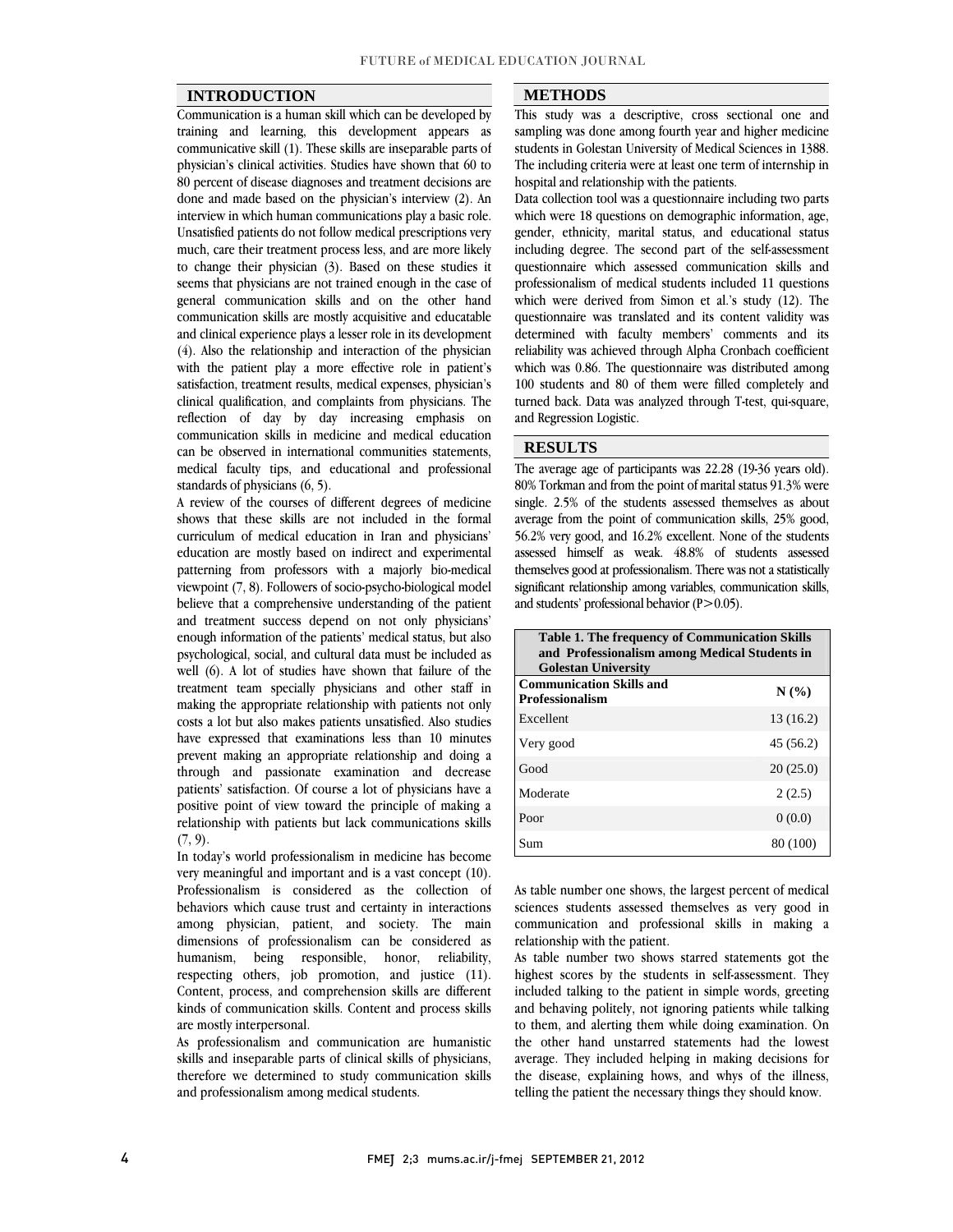|     | Table 2. The Mean & Standard deviation of Communication Skills and Professionalism itmes among<br><b>Medical Students in Golestan University</b>                       |               |
|-----|------------------------------------------------------------------------------------------------------------------------------------------------------------------------|---------------|
|     | The items of professionalism behavior of the students                                                                                                                  | Mean (SD)     |
| 1.  | Telling them everything; being truthful, upfront and frank; not keeping things from them that<br>they should know                                                      | 3.11(0.96)    |
| 2.  | Greeting them warmly; calling them by the name they prefer; being friendly, never crabby or<br>rude                                                                    | $3.78*(1.06)$ |
| 3.  | Treating them like they're on the same level; never "talking down" to them or treating them like<br>a child                                                            | $3.61*(1.06)$ |
| 4.  | Encouraging them to ask questions; answering them clearly; never avoiding their questions or<br>lecturing them                                                         | $3.71*(0.93)$ |
| 5.  | Showing interest in them as a person; not acting bored or ignoring what they have to say                                                                               | $3.75*(0.92)$ |
| 6.  | Warning them during the physical exam about what you are going to do and why; telling them<br>what you find                                                            | $3.52*(1.04)$ |
| 7.  | Discussing options with them; asking their opinion; offering choices and letting them help<br>decide what to do; asking what they think before telling them what to do | 2.9(0.85)     |
| 8.  | Letting them tell their story; listening carefully; asking thoughtful questions; not interrupting<br>them while they're talking                                        | 3.18(0.98)    |
| 9.  | Explaining what they need to know about their problems, how and why they occurred, and<br>what to expect next                                                          | 2.98(0.98)    |
| 10. | Using words they can understand when explaining their problems and treatment; explaining<br>any technical medical terms in plain language                              | $3.8*(1.01)$  |
| 11. | How would you rate your level of professionalism?                                                                                                                      | 3.3(0.92)     |
|     | * The highest scores of the students                                                                                                                                   |               |

 $\overline{a}$ 

1

The highest scores of the students

## **DISCUSSION**

 The results showed that generally 56.2% of the students assessed themselves as very good in communication skills, and there was not a significant relationship among variables, communication skills, and professional behaviors of the students. In a study comparing the patients' and clinical patient-centeredness, there was a significant difference in physician and patient relationship. Thus, according to different viewpoints of clinical faculty members and patients, they suggested holding patient and physician appropriate training of physicians the social need of changing the type of relationship of patient and physician would be fulfilled (13). As most of the students especially in medical sciences try to make a relationship with the patient<br>while getting trained, therefore they try to communicate well with the patient. In the present study the largest percent of students assessed having this skill as very good but they considered themselves more successful in social and informal relations such as greeting and respecting the<br>patient than job professional skills. In a way that statement number 2" I say hi warmly, I call them with a name the like…." And statement number 7 "I discuss their illness with them, ask their opinion, and help them in decision can be because of their being a student; as they haven't' become skillful enough and depend on their clinical professors for making decisions and planning for the faculty members of medical faculty viewpoints toward communication skills workshops, therefore with medical sciences try to make a relationship with the patient and informal relations such as greeting and respecting the making " got the highest and lowest means respectively, this

 patients. These skills are achieved after graduation and pauents. These skins are achieved and graduation and<br>getting more experiences. However, there is this question that if Medical Sciences University graduates are prepared to work? Are the educational expectations of universities reaching students to 100% professional skills? And if the answer or this question is no, are there any programs such<br>as getting familiar or mentory available in treatment and health system of the country? Or can a graduate act independently in making decisions for the patients and planning at the start of his/her job? In a study, residents had psycho skills, 20% of diagnostic skills and 26.7% consultancy and training skills and with the improvement of residents' skills, the average of satisfaction score had increased as well (14). Communication and social skills of residents had been results of the present study. Although students didn't assess themselves as weak in communication but as it can be get from assessed statements, social and psychological communication got the highest score and professional inseparable parts of physicians' clinical skills. They can increase the effectiveness of medical interview and patients' satisfaction by using appropriate verbal and communication with them, asking open-ended questions, active listening, and using comprehensible terms for the patients. It is clear that people in charge of medical education must hold the necessary training courses for improving students' and answer of this question is no, are there any programs such achieved 43.3% of the communication skills, 63.3% of sociomostly in consultancy and diagnostic fields which match the statement got the lowest, communication skills are skills, such as respecting patients, caring and sympathizing

l